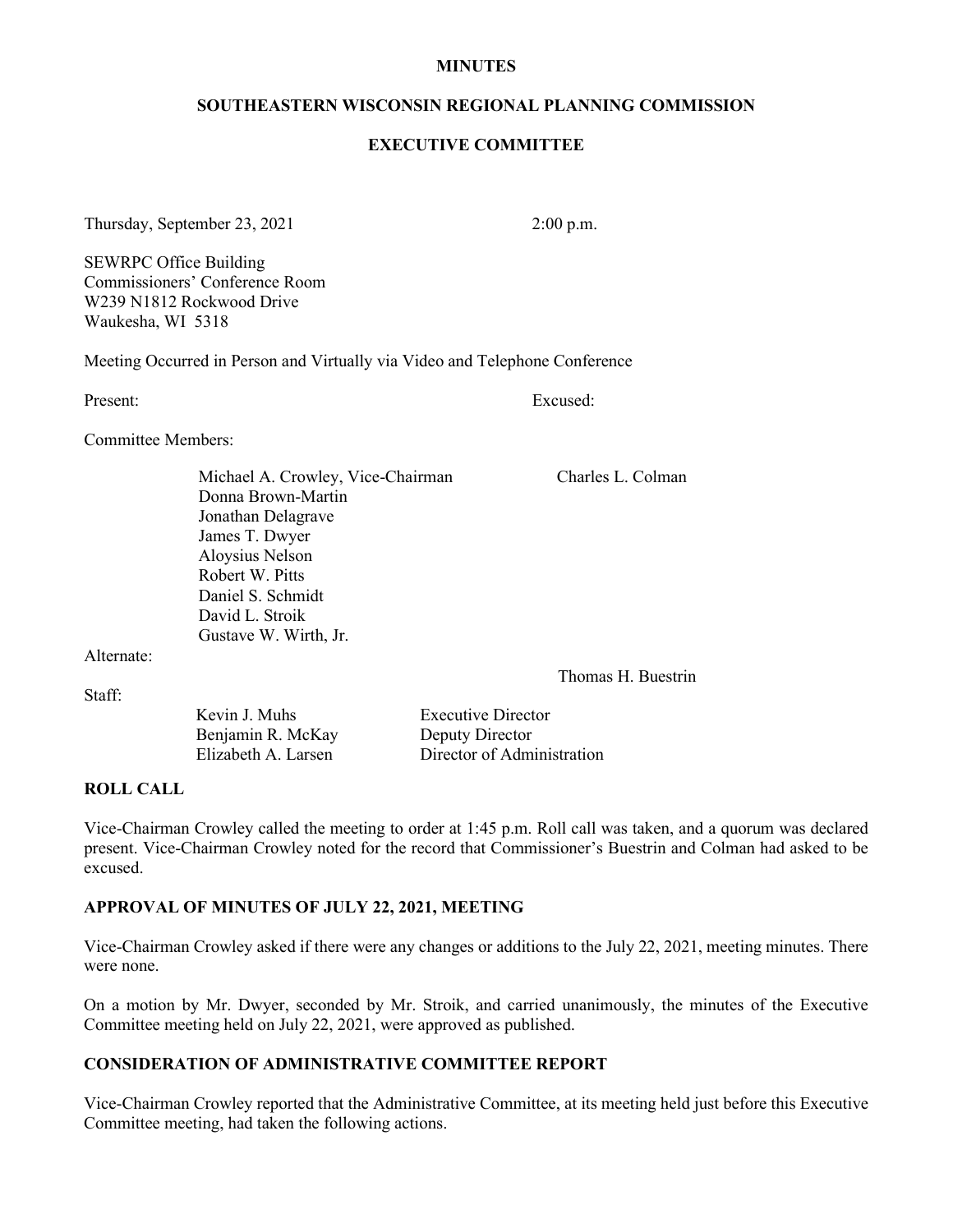### $-2-$ Executive Committee September 23, 2021

- 1. Reviewed and approved disbursements for financial periods: Year 2021 Nos. 15, 16, 17 and 18 July 5, 2021, to August 29, 2021.
- 2. Reviewed and approved the Statement of Projected Revenue and Expenditures for the period ending August 29, 2021.
- 3. Reviewed and approved the Hybrid Remote Work Policy.

There being no questions or comments, on a motion by Mr. Stroik, seconded by Mr. Schmidt, and carried unanimously, the Administrative Committee report was approved.

# **CONSIDERATION OF CONTRACTS**

Vice-Chairman Crowley asked Ms. Larsen to review the proposed contracts, noting that prior to the meeting, Committee members had received a report with a table listing eight contracts. Ms. Larsen then briefly reviewed the contracts with the Committee.

In response to an inquiry by Mr. Stroik, Mr. Muhs stated that the Commission, in assisting both Milwaukee County and Walworth County with their redistricting maps, is using staff appropriately given the Commission's access to the U.S. Census data and the ability to make maps using this data.

There being no additional questions or comments, on a motion by Mr. Stroik, seconded by Mr. Schmidt, and carried unanimously, the contract report was accepted, and the report was placed on file (copy of report attached to Official Minutes).

## **WORK PROGRAM REPORTS**

Vice-Chairman Crowley requested that Mr. Muhs review the Work Program Progress Report. Mr. Muhs reviewed the report and noted that the report identifies key regional and selected community and county assistance efforts (copy of report attached to Official Minutes).

# **CONSIDERATION OF TRANSPORTATION IMPROVEMENT PROGRAM (TIP) AMENDMENTS (Resolution No. 2021-09)**

Vice-Chairman Crowley asked the Commission to consider adoption of Resolution No. 2021-09, which is an amendment to the Transportation Improvement Program for Southeastern Wisconsin: 2021-2024.

Mr. Muhs presented Resolution 2021-09, amending the 2021-2024 Regional Transportation Improvement Program (TIP). He indicated there are 11 existing projects and 12 new projects to be amended into the TIP. He stated that the addition of these projects to the TIP was approved by the Commission's Advisory Committees on Transportation System Planning and Programming for the Kenosha, Milwaukee, Racine, and West Bend Urbanized Areas.

There being no questions or comments, on a motion by Mr. Dwyer to approve Resolution No. 2021-09, seconded by Mr. Stroik, and carried by a vote on 9 ayes and 0 nays, Resolution No. 2021-09 was approved (copy of Resolution 2021-09 attached to Official Minutes).

# **CONSIDERATION OF AMENDMENT TO THE 2021 OVERALL WORK PROGRAM, (Resolution No. 2021-10)**

Vice-Chairman Crowley asked the Commission to consider adoption of Resolution No. 2021-10, which is an amendment to the 2021 adopted Commission Overall Work Program (OWP).